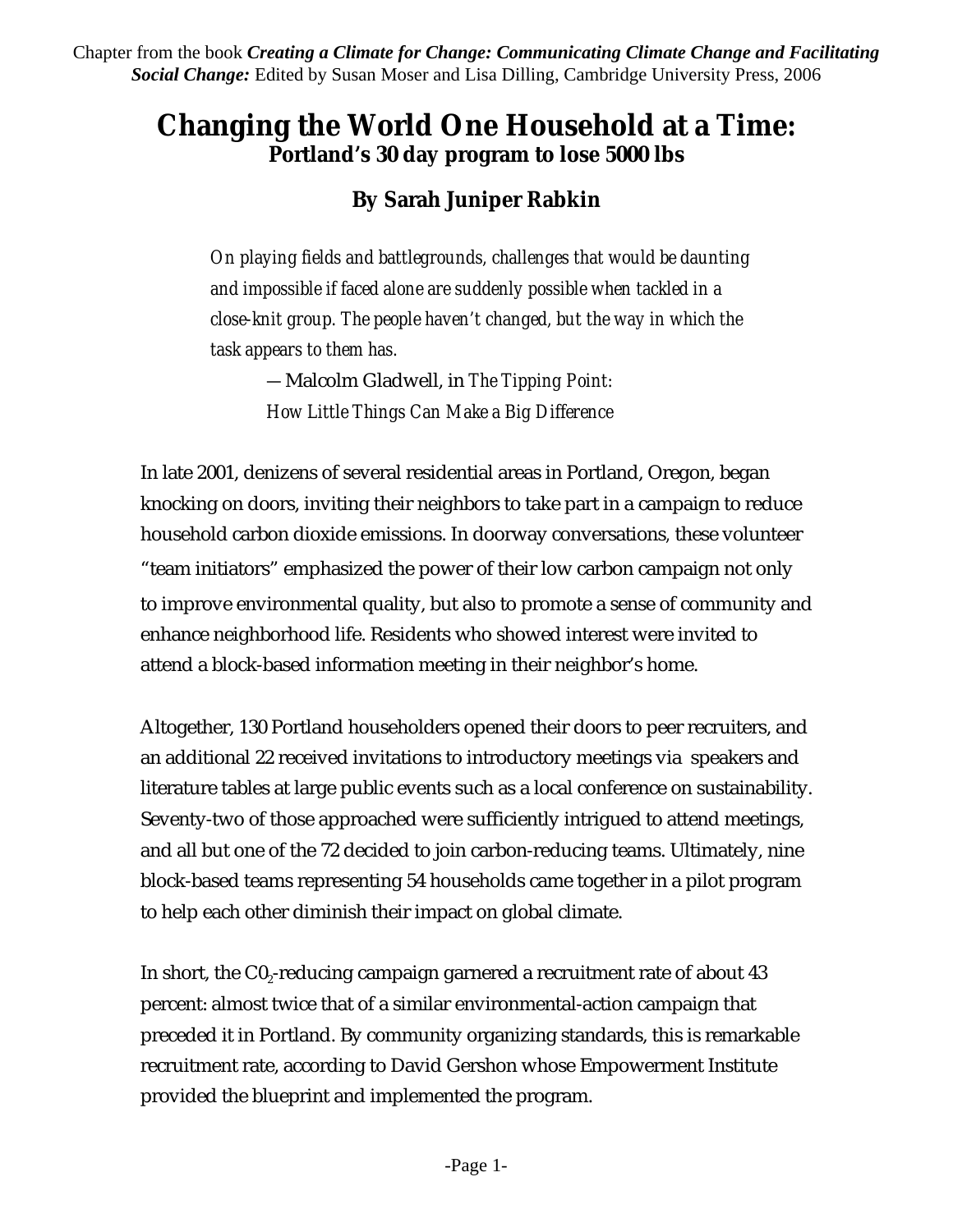The outcome was also impressive. With the help of a web-based carbon-dioxide emissions calculator, members of each participating household estimated their baseline CO $_{\rm z}$  footprint, then set out to shrink it. Drawing on suggestions provided in a workbook titled *Low Carbon Diet: A 30-Day Program to Loose 5,000 Pounds*, they shortened their showers, re-set their water heaters, donned extra sweaters, and turned down their thermostats. Some installed energy-efficient appliances or insulated their attics. Others pumped up their tires, tuned up their engines, traded in gas-guzzlers for fuel-efficient cars, or left their vehicles at home.

By adopting these and other carbon-busting practices suggested in the workbook's checklist, the first 31 households to complete the 30-day program succeeded in reducing their household-based carbon dioxide emissions by an average of about 22 percent, with an average absolute reduction of 6,700 pounds per household.<sup>1</sup> In the process, they strengthened their ties with fellow residents. As participant Amanda Lewis noted, "I like the community-building aspects of this. One of the best things was getting to know my neighbors."

This successful climate-control program could potentially inspire city governments everywhere. Its success suggests that groups of citizens can slash residential CO<sub>2</sub> emissions, through neighborhood-based initiatives that provide practical carbon-saving tools and that focus on climate protection as a goal. A lack of further funding prevented the Empowerment Institute and the City of Portland from expanding the residential low carbon campaign beyond the initial pilot project. It therefore remains to be seen whether  $\mathrm{CO}_2$  belts tightened during a 30-day period can stay cinched over the long-term. Another open question is whether the program would garner such an enthusiastic response in areas less receptive to climate issues, or whether climate protection would need to be combined with other, more tangible benefits in a broader program (for example, see Watrous and Fraley, this volume).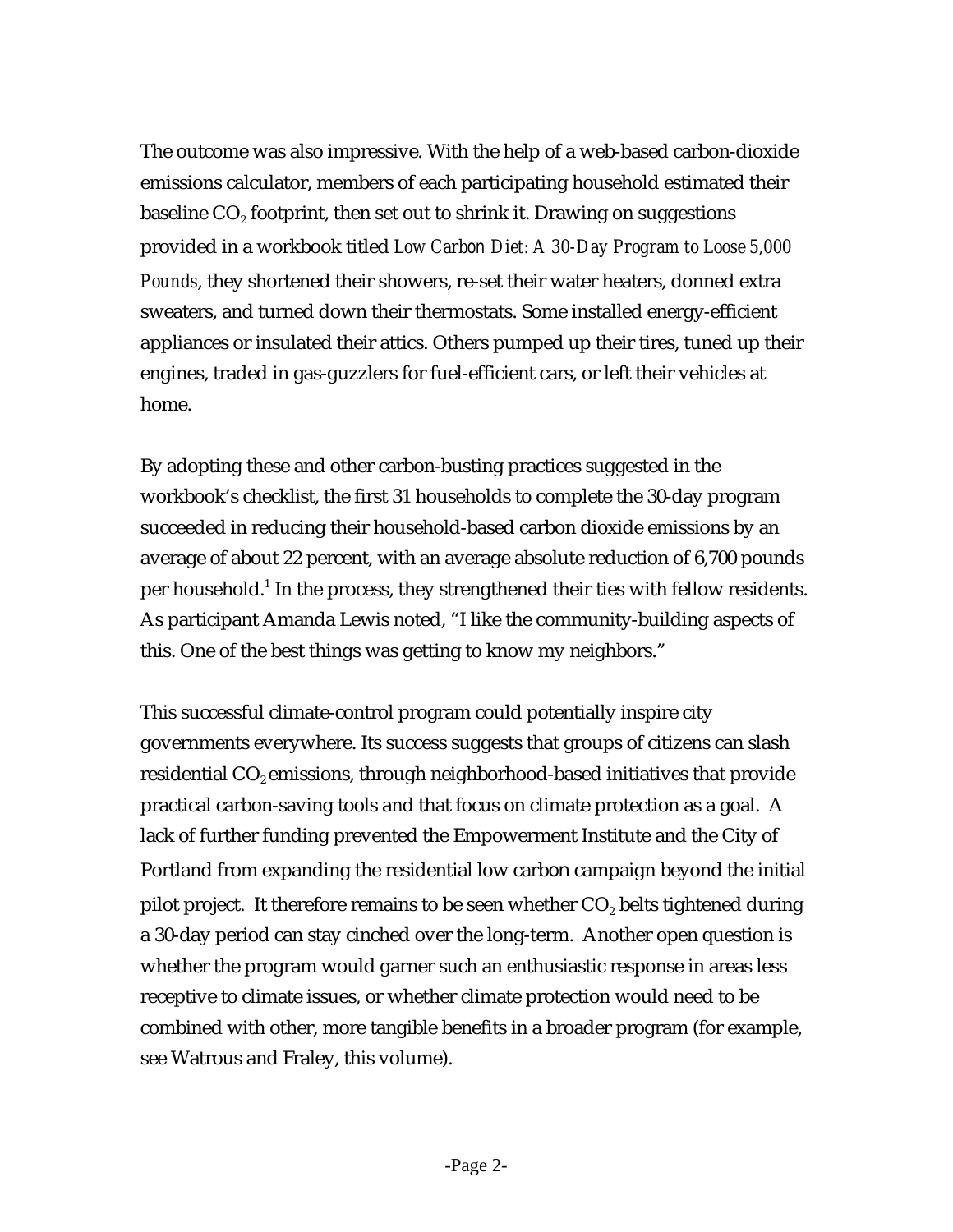However, city staffers who helped oversee the project believe that its approach can be exported to a broad variety of communities, including those lacking Portland's reputation for environmental initiative. For municipal governments, grassroots activists, and other interested parties, the "Low Carbon Diet" merits a closer look.

#### **Slashing the "ignorance tax"**

So why was the "low carbon diet" so successful at mobilizing neighborhoods? The approach focused on individuals and motivation. Portland citizens reduced their  $\text{C0}_2$  emissions as the result of collaboration between the city's Office for Sustainable Development (OSD) and the Empowerment Institute (EI), a private organization that specializes in behavior change and public participation. Led by founder and CEO David Gershon, EI develops community-based behavior change programs and builds the capacity of local non profits and government agencies in implementing them.<sup>2</sup>

Individuals and households were a natural target for the city to engage in climate protection goals, but a challenge from a behavior change perspective. The City of Portland's visionary Commissioner of Public Utilities, Mike Lindberg, initially engaged Empowerment Institute to deliver its Sustainable Lifestyle Campaign. He was not only its advocate, but did the program himself. He said this about it: "You have the entire household involved in a voluntary way instead of having a program that is mandated by the government. This is at the most grassroots level possible, and that makes it more effective."

This initiative enables municipal agencies to help citizens use natural resources more efficiently. The campaign operates on the premise that 35 to 85 percent of a

<sup>&</sup>lt;sup>1</sup> Figures are from the Empowerment Institute's project summary. These self-reported data were gathered from participating households over a period of 30 days and extrapolated to one year.

 $2^{2}$  The Empowerment Institute has designed programs for dozens of cities in the US and Europe on topics varying from environmental sustainability to neighborhood revitalization to emergency preparedness. The Institute offers its services to local and national government agencies, non-profit groups and corporations. See the web at: http://www.empowermentinstitute.net/Default.htm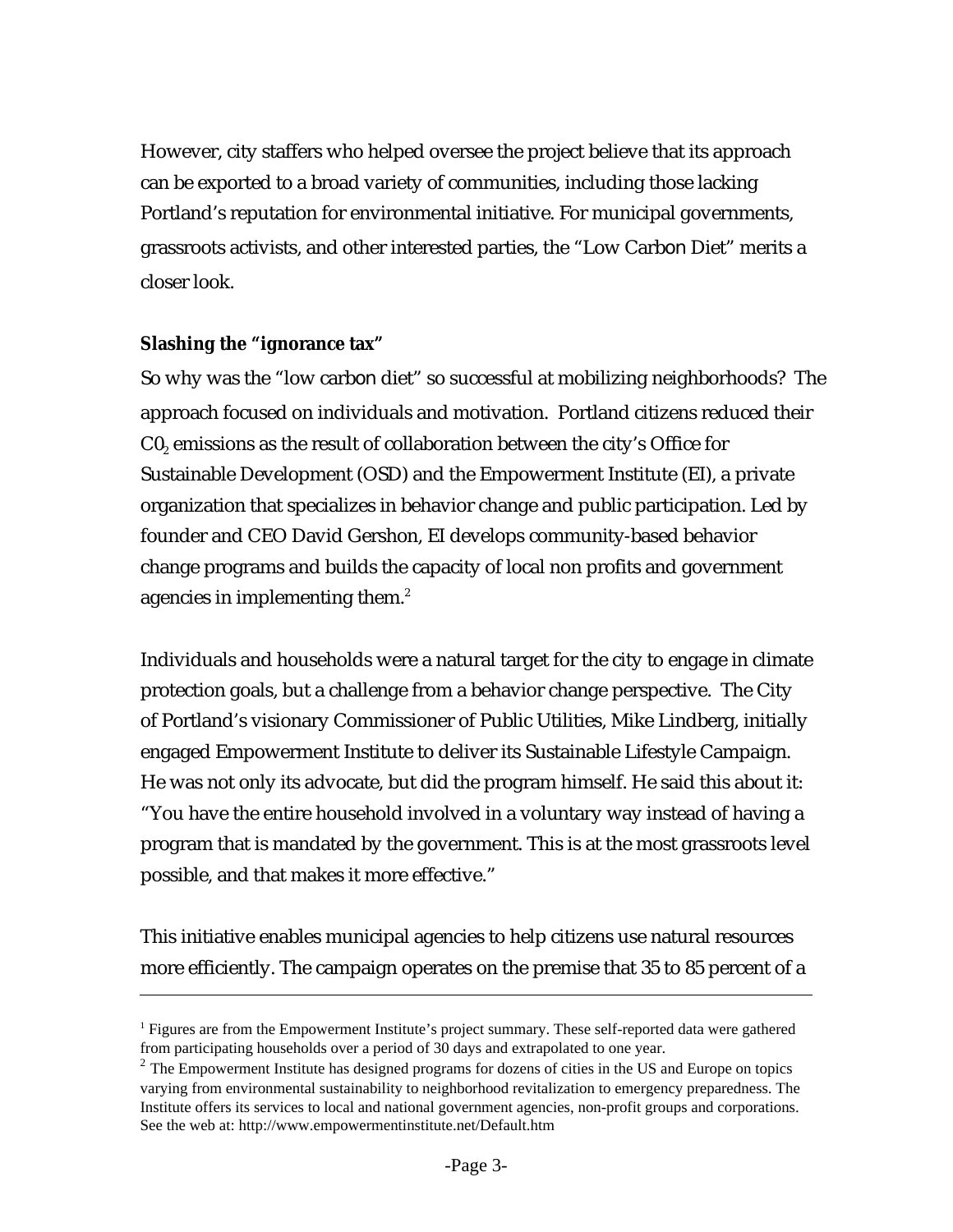community's natural resources are used at the household level—and that up to 75 percent of those resources are wasted through inefficiency and lack of awareness.<sup>3</sup>

With its emphasis on grooming savvy citizen resource stewards, the campaign strives to lower household utility bills and reduce municipal government service-delivery costs. The Institute provides participants with an accounting of financial savings resulting from their participation — savings EI refers to as relief from an "ignorance tax."

The linchpin of the Sustainable Lifestyle Campaign is the Household EcoTeam Program, which has been adopted by dozens of cities and over 150,000 individuals in the U.S. and Europe. An EcoTeam usually comprises five or six neighborhood households that meet eight times over a four-month period, helping each other—with the aid of a step-by-step workbook and a trained volunteer coach—to reduce waste, pollution, and water and energy use; to become environmentally conscious consumers, and to bring additional neighbors into the fold.

"The program is designed", says EI, "to help households systematically evaluate their environmental impact, learn of actions they can take to lower it, set up a support group to help them follow through on the choices they make, and provide feedback to positively reinforce the benefits of the actions taken so they are sustained over time.<sup>4</sup>"

EcoTeams achieve significant average annual resource savings: 35 to 51 percent reductions in waste-stream garbage; 25 to 34 percent reductions in water use; nine to 17 percent in energy used; 16 to 20 percent in transportation fuel use; and

 $\overline{a}$ 

<sup>&</sup>lt;sup>3</sup> EI derives these figures in part from the "factor four" concept developed by Amory Lovins. "Factor four" posits that resource sustainability can be quadrupled using existing conservation technology.

<sup>4</sup> http://www.empowermentinstitute.net/files/SLC.html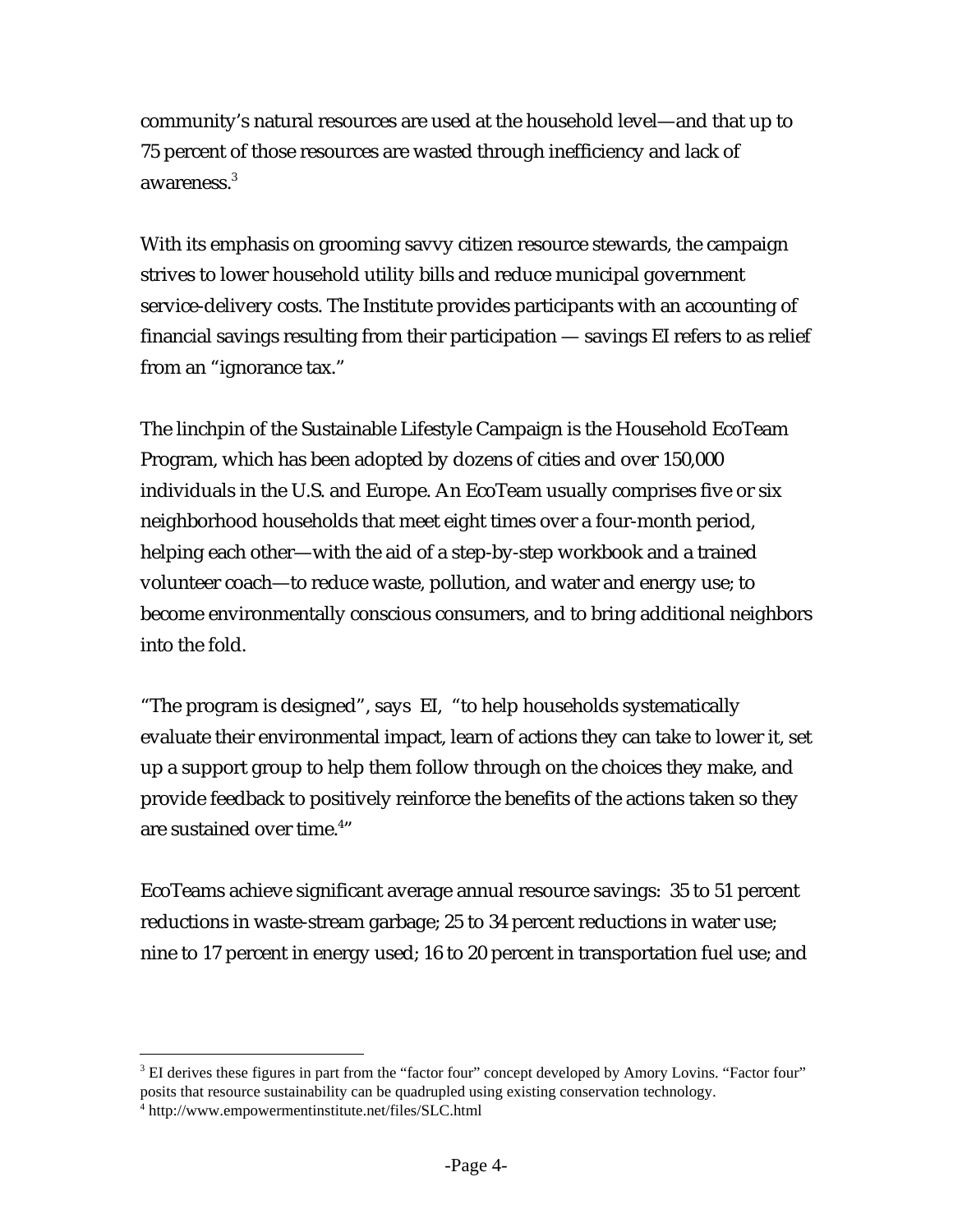financial savings in the hundreds of dollars per household. $^5$  In addition, the process of forming teams and following through on goals can foster social cohesiveness in participating neighborhoods.

EI points out that by refining its management of natural resources and improving local environmental quality, a community may increase its appeal as a place in which to live and work. Strengthening the character and attractiveness of neighborhoods may slow flight out of the community. And increasing the efficiency of citizens' resource use may defer the cost of major infrastructure projects such as water treatment plants and landfills, freeing up funds for other community development projects.

Lang Marsh, Director of Oregon's Department of Environmental Quality was another strong proponent of bringing Empowerment Institute's environmental behavior change program to Portland. He noted that, "We see [this program] as a significant opportunity to achieve citizen behavior change, which has been one of our most difficult challenges in advancing environmental protection."

Success in forming over 200 effective EcoTeams led OSD to request Empowerment Institute adapt its program methodology specifically for reducing  $\mathrm{CO}_2$  emissions—an explicit Portland goal since 1993. EI collaborated with OSD to create a tailor-made workbook for this purpose, and thus was launched the "Cool Portland" campaign and the "Low Carbon Diet."

## **Knowing vs. doing**

j

*As human beings … we can only handle so much information at once.* —Malcolm Gladwell, in *The Tipping Point*

<sup>&</sup>lt;sup>5</sup> EI calculates these percentages based on self-reported before-and-after resource-consumption data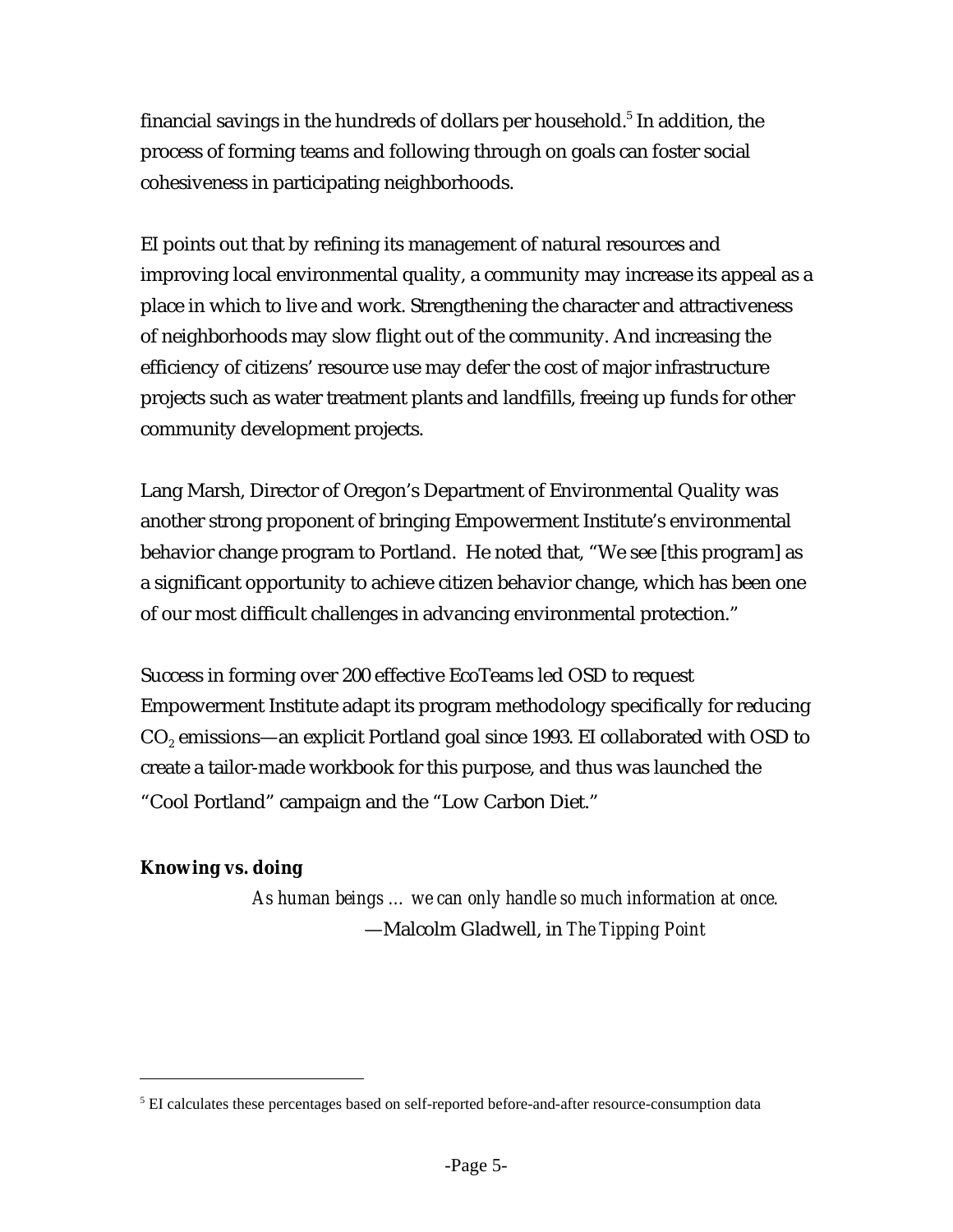One essential element of the program was the careful minimizing, selection, and packaging of information conveyed to participants. In observing a variety of municipal citizen-education projects, EI researchers had concluded that while a community may increase environmental awareness via glossy brochures, financial incentive programs, and access to information, these approaches usually fail to engender behavior change. "Citizens are generally willing to cooperate," said Gershon, "but they have a hard time changing ingrained habits."

Overwhelmed with extraneous information, residents may simply bog down in fear or guilt or confusion, and give up on the possibility of making a difference. Or they may come to see information as an end in itself: "We've observed that information by itself can be an undermining factor in getting people to act," said Gershon. "People think that if they've thought about something, they've *done* something."

Particularly in the case of global climate change— "an issue," said Gershon, "that seems almost unmanageable, out of control"— one element of what citizens need is to have the information broken down into bite size actions. These actions need to contain concise facts about their role in the problem and step-by-step guidance for how to adopt the necessary new behaviors and practices.

The 31-page Low Carbon Diet workbook was designed in this format. Attractively illustrated on every page with cartoons and with graceful photographic images of water lilies, it spends just three short paragraphs summarizing, in stark terms, the overarching problem of global climate change ("*the* major environmental threat facing our planet"). By the top of the second page, it is pitching Portland's prospects as a world leader in reducing global climate impact:

It is now up to the citizens of Portland to take moral leadership by making the lifestyle choices that will lower their C0 $_{\textrm{\tiny{2}}}$  emissions. If enough citizens step forward it will be noticed and spread to other communities. …If ever

İ

provided by participants.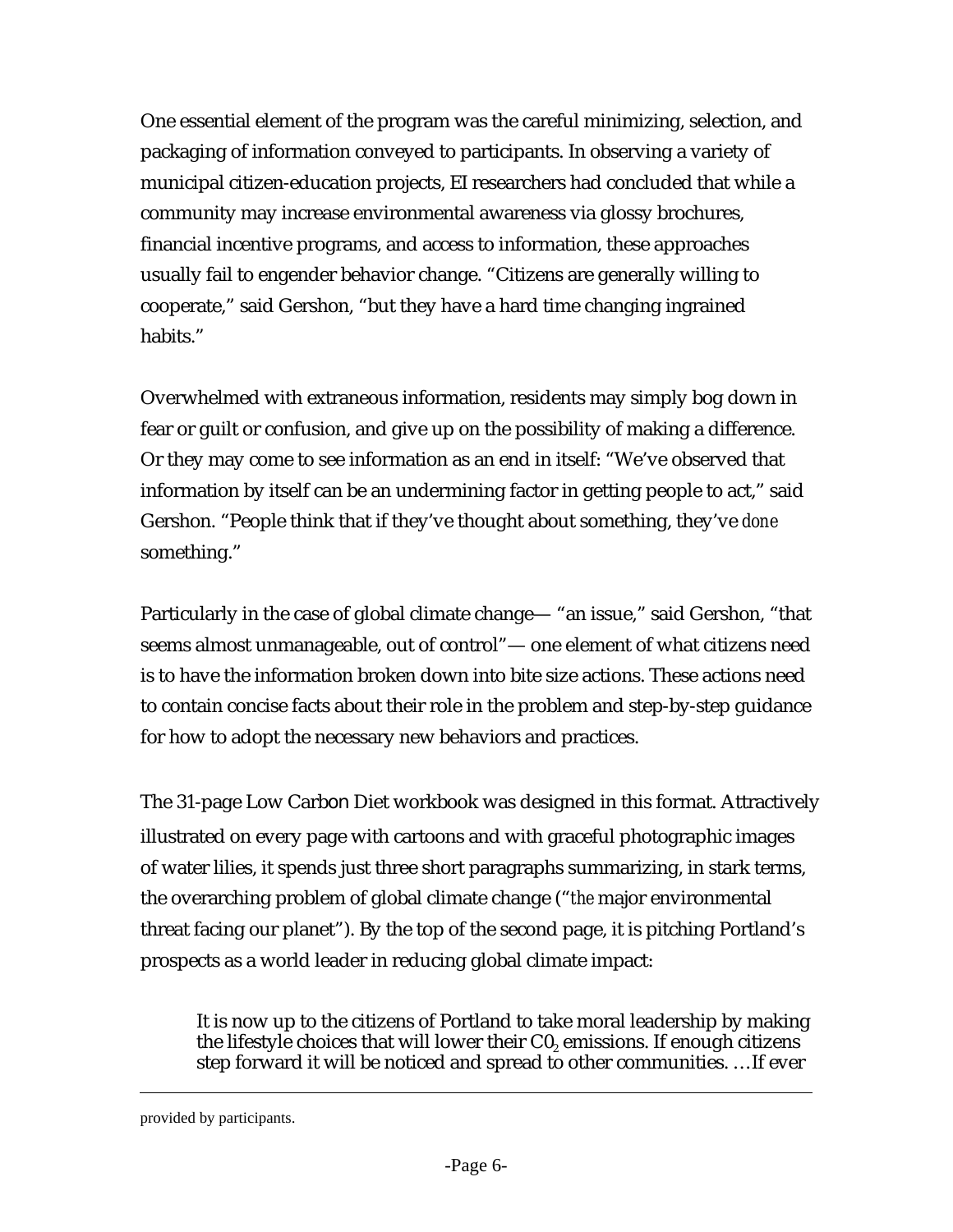there was a time when a community and its citizens could make a difference in the world—this is the time and Portland is the place!

In its behavior change workbooks, what Gershon calls the "why-act" for each action is kept to a minimum. "If we can't capture the heart of the matter in an initial sound bite," he said, "we won't be successful in engaging someone to take action." Recipe-style instructions and checklists for action emphasize doable steps and clear targets. In keeping with its weight-loss analogy, the Low Carbon Diet assigned CO<sub>2</sub> savings values to every recommended action.

Like members of a weight-loss club counting calories, participants were able to track and quantify their progress. They could visualize, said Gershon, "where they currently were on the American continuum: from a climate-neutral profile—nobody can really live that way unless they purchase carbon credits—to the high end of the American profligate 100,000-pounds-of-CO $_{\textrm{\tiny{2}}}$  lifestyle."

Participants cited the workbook as one of their favorite aspects of the Diet. "I love the workbook," commented Portlander Sergio Diaz. "It's easy to follow with all the information in one place. I thought we would be overwhelmed with information, but we weren't. It's clear and concise. The way it is put together sets up a good challenge."

"It's a pretty cool thing to know your  $\mathrm{CO}_2$  footprint," noted participant John Wadsworth. "Bringing my daughter (age nine) to one meeting helped her get on board for a five-minute shower. This inspired me to look into solar hot water heating, and in the normal course of things, I wouldn't have done that."

But a well-designed workbook is only one component of a successful behaviorchange program. Participants also need a peer-support network to motivate them to take the actions and celebrate changes in longstanding habits.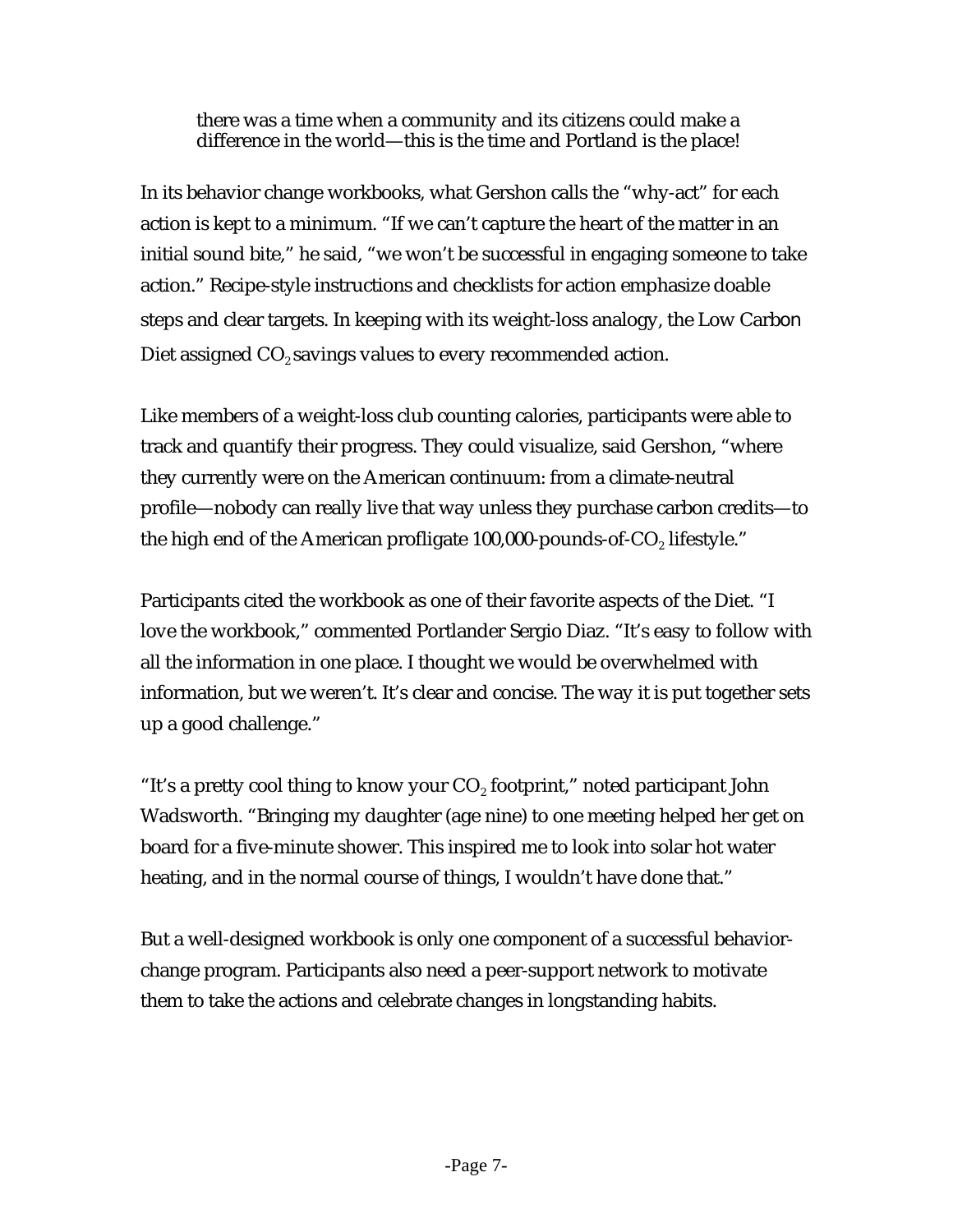#### **Preaching from the choir**

Participants were not only supported to make changes in their own lifestyles, they were encouraged to reach out to others to do the same. The rationale is based upon the notion that to truly make a difference we need to be the change and engage others in the change. Participants were encouraged therefore to pass along their knowledge and enthusiasm to prospective participants.

In helping Portland bring participants aboard the Cool Portland campaign, EI drew on its expertise in the field of social diffusion. Scholars in this discipline attempt to identify what it is that enables new ideas, behaviors, values, technologies, products—all kinds of innovations—to spread through populations. The doyen of the field is Everett Rogers, a Stanford social scientist who has studied 1,500 cases of innovations and their dispersion for the last couple of decades.

Social diffusion's take-home message is straightforward. Innovations do not ripple out evenly across city blocks, apartment buildings, boards of directors, neighborhoods, conference attendees, or any other sort of population. Key to the successful dissemination of an innovation is a category of people that Rogers calls "early adopters": people who are attracted to the innovation and who have a high tolerance for experimentation. If such individuals make up some 10-20 percent of a given population, said Gershon, then "you began to hit a tipping point, a critical mass point where if the innovation is going to take off, it will start diffusing on its own momentum."

"Rogers says that the way the innovation diffuses is from peer to peer, neighbor to neighbor, not outward from an expert," said Gershon. "What I began to learn from that, and to apply, was how to choose my targets for the early adopters. The key is not to try to get everyone anywhere to do something, but to let them come to you. The early adopters self-select. You want to preach to the choir *because the choir will sing loud enough to get everybody into the church."*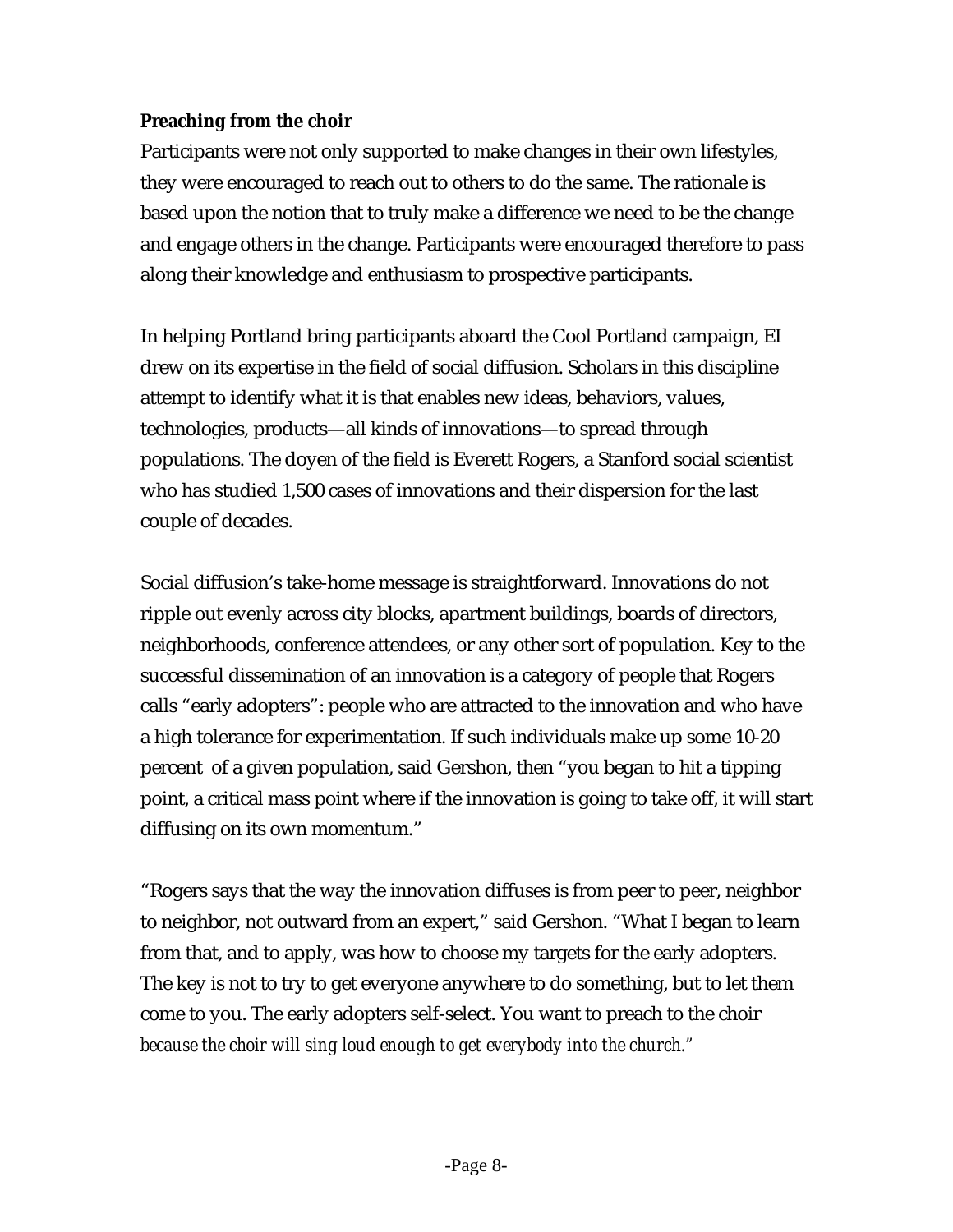Early adopters, or "neighborhood initiators," for the Low Carbon Diet program came largely from lists of Portland activists compiled at sustainability-related public events. These individuals were trained to use simple talking points to invite neighbors to information meeting led by a paid staff person or a trained volunteer. Those who attended meetings and ultimately joined carbon-reducing teams were not necessarily self-identified environmentalists or sustainability advocates, EI's Gershon points out, but rather the neighbors of environmentalists.

#### **The "next cutting edge"**

Portland's C ${\bf 0}_2$  reduction campaign stands apart from other such efforts not only by dint of EI's behavior change program, but also because of its explicit focus on climate change. For David Gershon, this distinction lies at the project's heart. "The idea that I could be part of something that's directly tackling climate change, when this is the most important environmental issue we face as citizens of the world was very appealing to early adopters." he said.

The emphasis on climate impact represented a natural evolution for EI. "We began our [environmental] work in the early 90's," said Gershon, "when the major UN Earth Summit in Rio hadn't even yet occurred. At that point we decided to use the term 'environmentally sustainable lifestyle' before that phrase was in vogue. We were helping people understand that the environmental choices they made in living their life made a difference."

But the new millennium, in Gershon's view, brought a need for new language. He believes that the power of concepts like "energy sustainability" and "sustainable lifestyle" to motivate behavior change has reached a kind of plateau—at least in some communities like Portland. By focusing explicitly on climate change, we were able to appeal to people who were looking for the next cutting edge in environmental responsibility."

Gershon approached the campaign as a research initiative to determine whether citizens could "buy climate change directly" as a motivator, rather than other,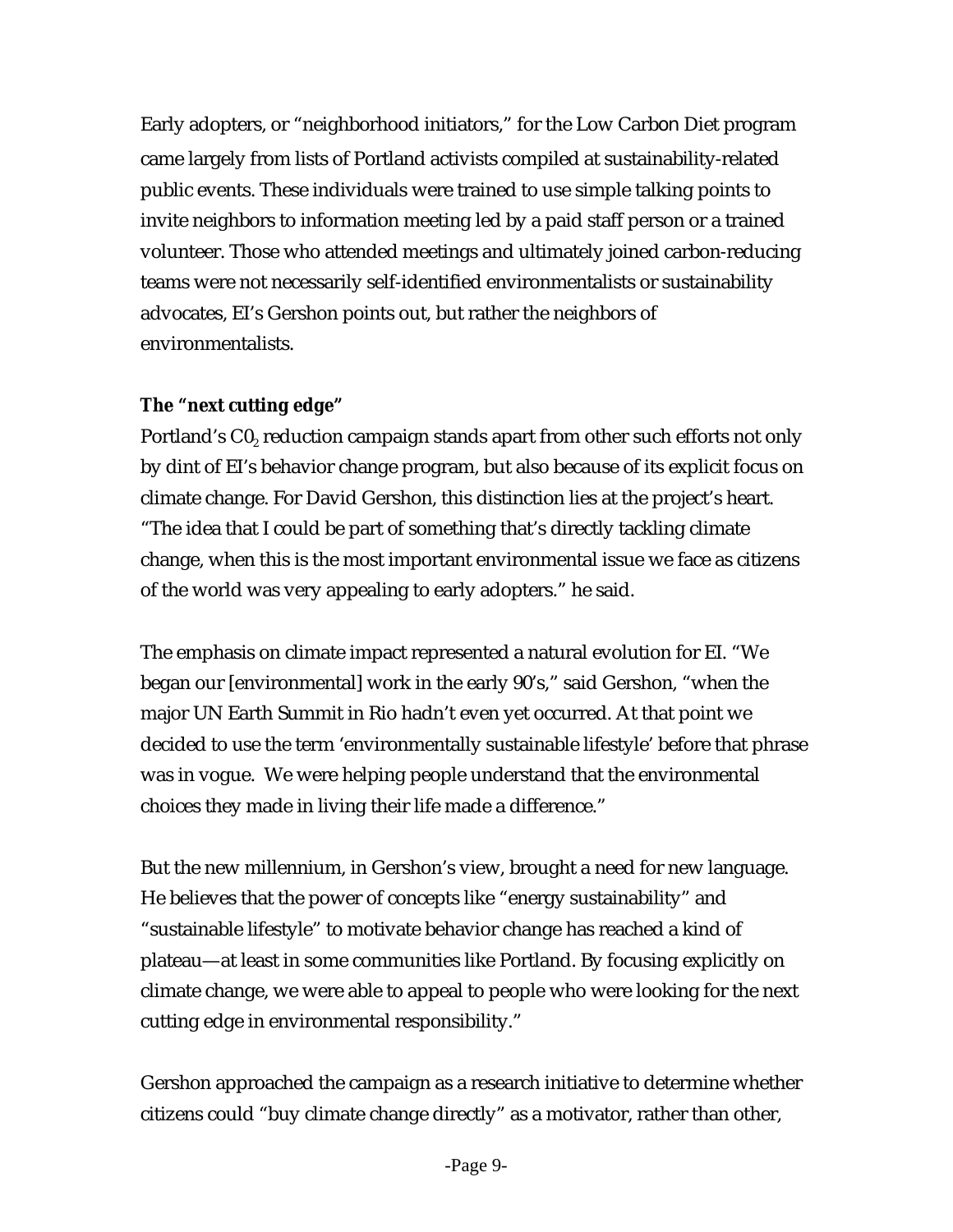seemingly more direct benefits such as cost savings, waste reduction, etc. "We knew our [EcoTeam] methodology would work," he said, " if we could get people behind the notion of climate change."

What he and his colleagues discovered was that with climate change as the primary motivating issue, neighbor-to-neighbor recruitment yielded 20 percent higher participation rates than Portland's previous EcoTeam campaigns. And the participants not only met the city's original goal of a 10 percent reduction in residential CO $_{\rm z}$  emissions; they more than doubled it.

#### **Beyond the "Early Adopters"**

Indeed, Low Carbon Diet program participants evinced a degree of enthusiastic, effective participation that surprised and delighted Portland city staff. "It was quite remarkable, the lengths to which people went, and how much each individual household was able to do," said Michael Armstrong, an OSD management analyst who developed the Portland specific calculations for the Low Carbon Diet workbook and served as the city's main liaison for the project.

In a pilot-project evaluation report published in Spring 2002, Portland OSD Manager Anthony Roy (a former EI employee) wrote, "It was satisfying to discover so many knowledgeable citizens ready to assist with teams. When people knew the truth about the issue, they wanted to help."

"The people who actually got on the train were really enthusiastic," said Armstrong. "Others said, 'that's great, but not for me.' … I think I agree with Gershon that [the Low Carbon Diet] can work. …My suspicion is it works great for some people—more than I would initially have guessed—but not at all for others."

While the "Low Carbon Diet" experienced tremendous success in its first 30 days, it is unknown what the limits are to a scaled-up energy conservation campaign based primarily on climate-protection goals. The program didn't continue long enough to see how people were "drawn into the church by the choir." As Roy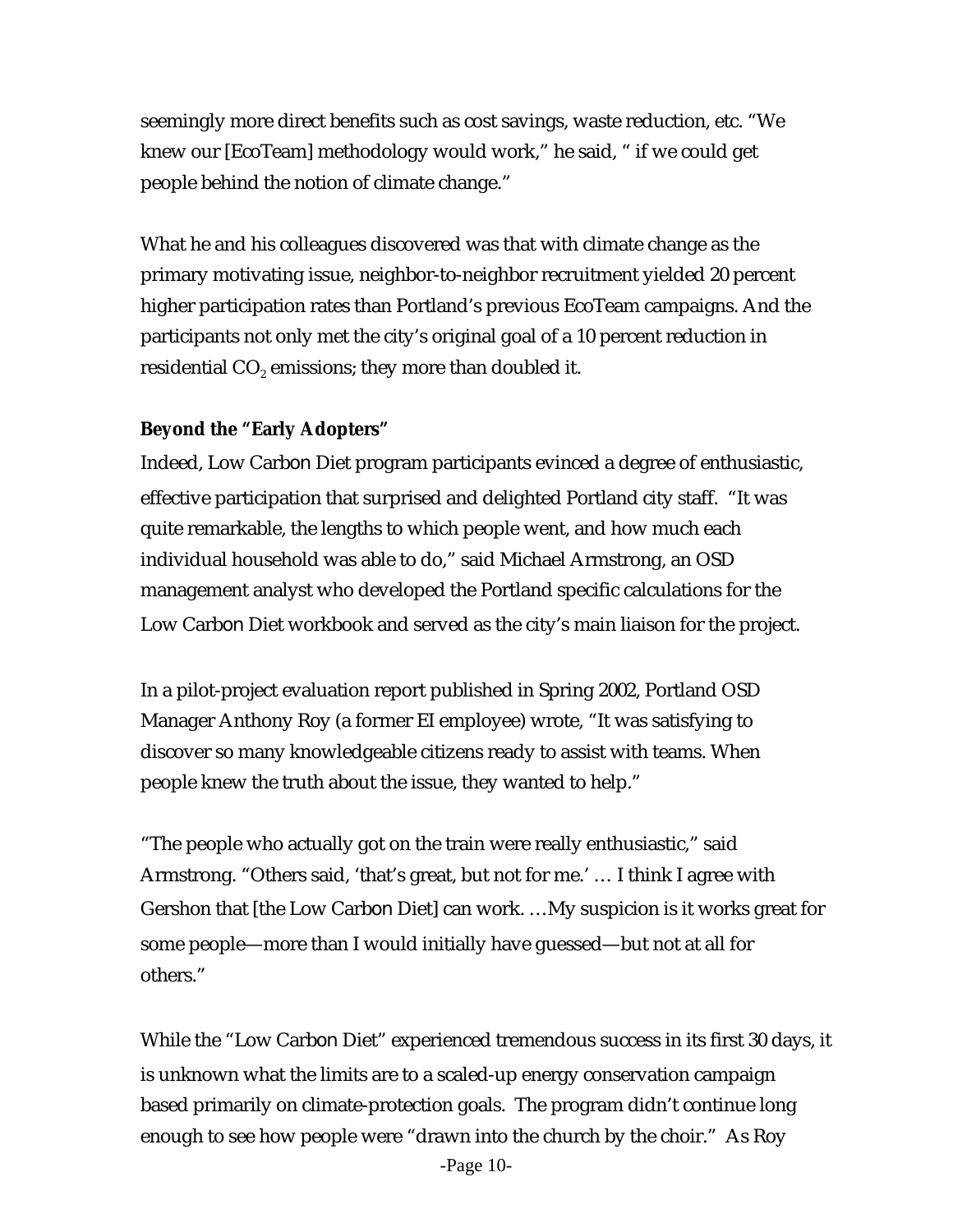speculates, time and competing priorities may limit how active the "later adopter" category might be. There may be different approaches needed for those more initially reluctant audiences.

One additional possibility for expanding the participant base, suggested Michael Armstrong, is to consider reaching out not only to neighborhoods but also to organized communities such as religious congregations (see chapter by Bingham, this volume). He provided as an example the "1-2-3 Campaign," a CO $_2$ -reduction program spearheaded by Portland-area clergy. "1-2-3" organized churchgoers to reduce their household emissions through three simple steps: reducing thermostat settings by about one degree, replacing three incandescent light bulbs with compact fluorescents, and reducing driving speed by about two miles per hour.

"For the program to go to the next level, I think it needs to create a way to make global warming tangible," speculates Anthony Roy, "and for the community to rally around the goal of **x**... [total] tons of  $\mathrm{CO}_2$  reduced. There needs to be a directly discernible benefit to the participant for the program to succeed. For instance, each participant gets their name carved on a statue or work of art that is created to symbolize Portland's foresight and its efforts to reduce global warming."

Complementing the basic methodology of neighborhood teams and empowerment for behavior change, such strategies may indeed prove a powerful combination for addressing climate change.

## **Beyond Portland**

Communities that contemplate following Portland's example may be initially daunted by that city's exceptional record for commitment to energy conservation. In 1993, Portland became the first U.S. city to adopt a strategy for reducing CO $_{\rm 2}$  emissions. The city's aggressive, multifaceted Local Action Plan on Global Warming has significantly decreased per capita greenhouse-gas emissions through a combination of electricity-conservation efforts, waste-biogas fuel-cell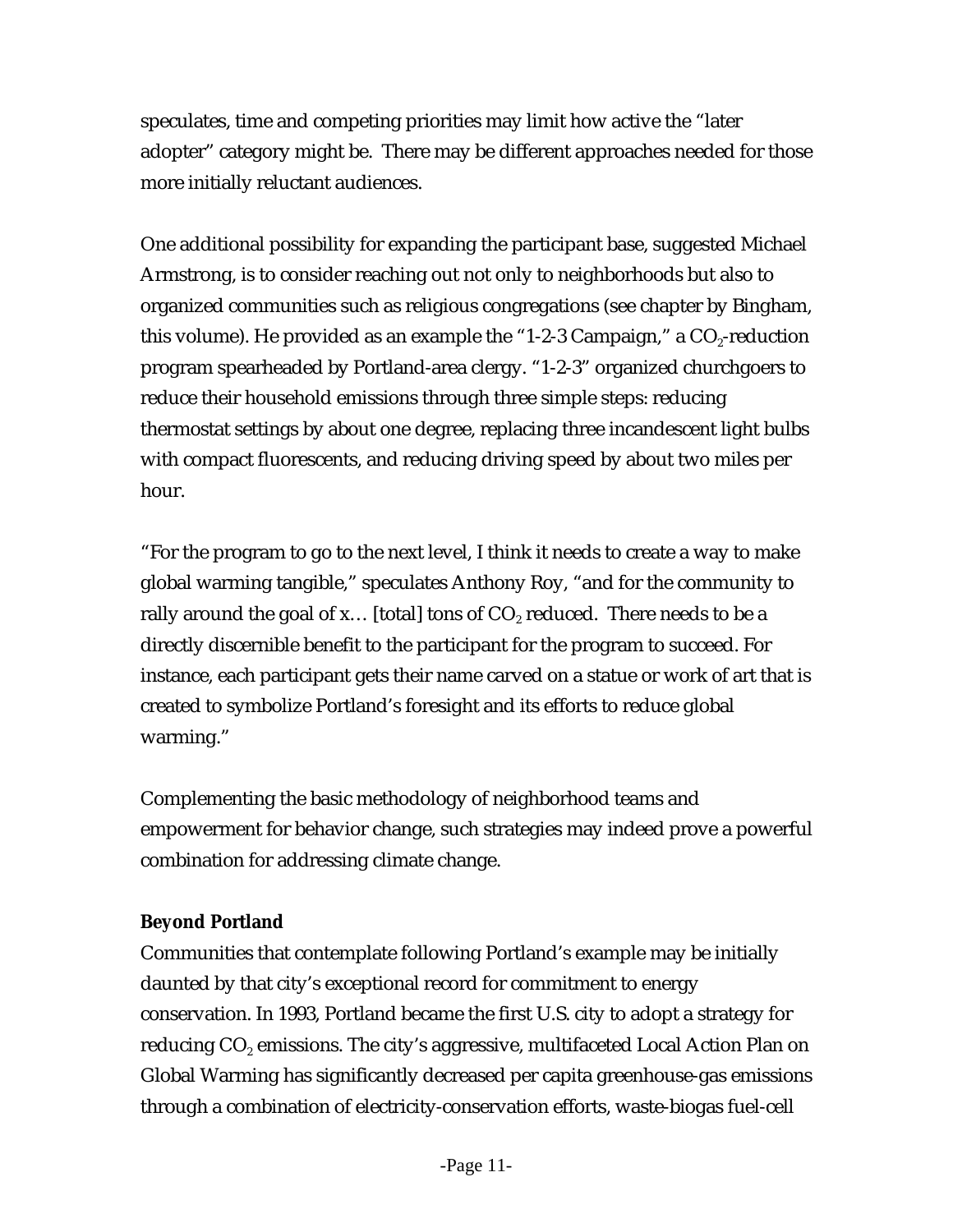power, use of hybrid-electric vehicles in city fleets, replacement of incandescent traffic signals with LED bulbs, and other programs. $6$ 

Portland's environmental "edge" notwithstanding, however, the city's sustainability experts see the Low Carbon Diet as easily transferable to other communities. "I think it's *eminently* transferable," says OSD's Michael Armstrong. "I think it could work anywhere. I think it would work in *Houston*—for some people. I think it's important to acknowledge that it's not going to work for everyone, but it does work for a certain slice [of the population]. The size of the slice may differ from one community to another" (see various community experiences in Young, this volume and Watrous and Fraley, this volume).

No matter where they live, activists who launch the Low Carbon Diet in their own communities will require some financial resources. In Portland, a \$50,000 foundation grant from the Meyer Memorial Trust, secured by EI covered the cost of the pilot program, including preparation and production of the workbook, and staffing while the City provided office space and staff labor at about 10% time over a period of several months. As Michael Armstrong noted, the "Low Carbon Diet" required "a lot of work getting team leaders and coaches up to speed and equipped with the materials they needed."

But needed resources can come from a variety of sources. Much of the support for Portland's pilot project came in the form of in-kind donations from businesses, government agencies, and non-profits. Nine organizations in all, from the federal Environmental Protection Agency to the Portland public transportation network, donated resources, time, and information.

One of the challenges to any new program is transitioning to long-term financial support or institutional practice. City budgets are limited and pioneers must often be creative at finding financial mechanisms to ensure longevity of the

<sup>6</sup> From http://www.sustainableportland/org/stp\_glo\_home.html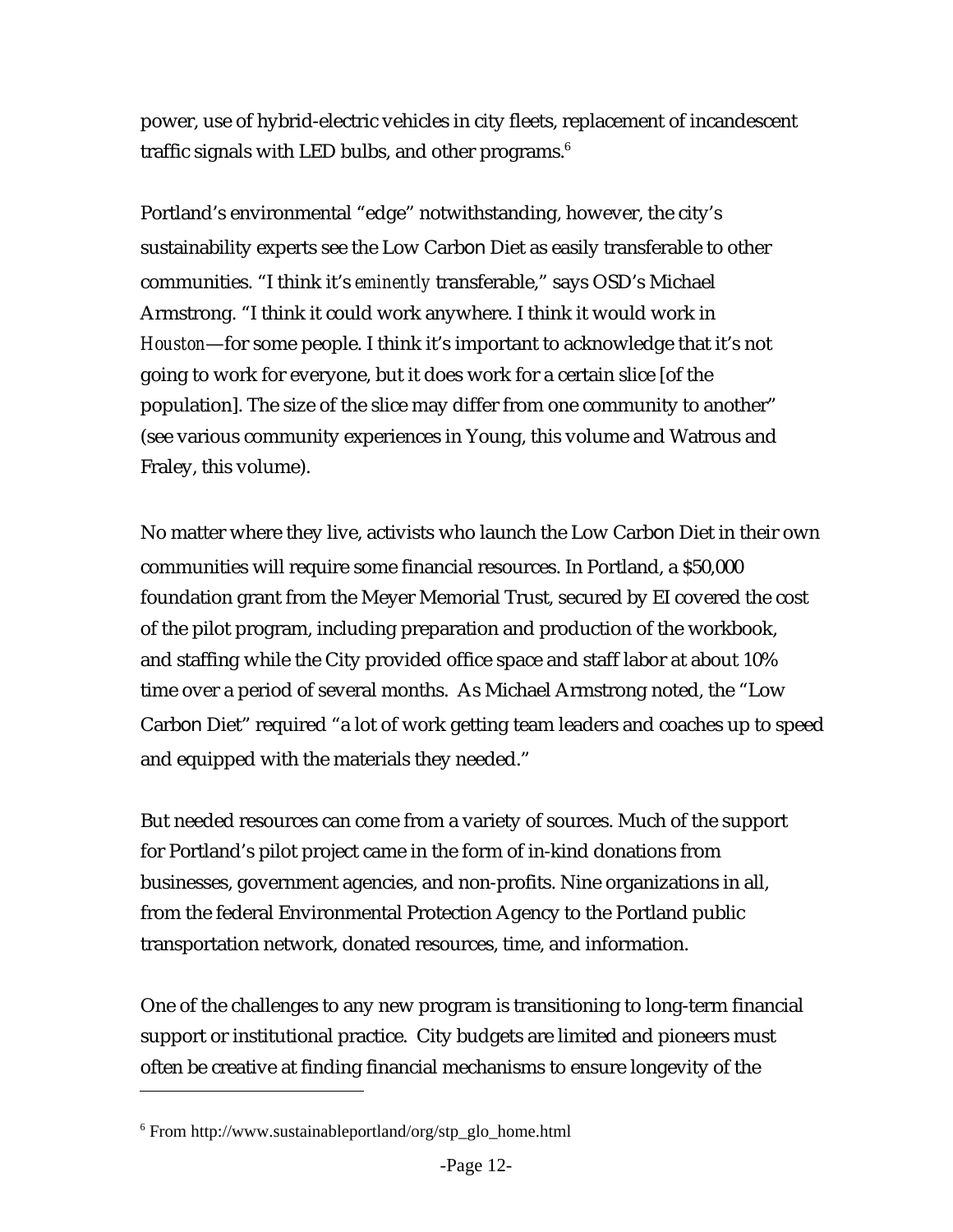program (see Young, this volume). Grants that might be available for piloting a new program may not entertain requests for long-term support. In addition, raising financial resources from granting organizations can be time-consuming and uncertain.

"Knowing how to scale [the program] up is a relatively straightforward process," said EI's Gershon. "We tried…but it wasn't a high enough political priority for the City at the time." But a citizen groundswell can influence policy priorities, and Gershon believes that participation in effective program like the Low Carbon Diet can shift the political seas. "A lot of policy makers try not to address problems where there's no workable strategy or program in sight," he said.

The Portland initiative provides a clear vision for such a strategy, he said—one that has the power not only to inspire activists, but to "help policymakers think more imaginatively and boldly" about serious programs for reducing climate impact. "Once you get individuals changing their lifestyle," he said, "they become advocates and start to look for policy-level changes. People become part of advisory councils and start influencing decisions at the municipal level."

#### **A call to early adopters**

*The good news is that if people are the problem, people can also be the solution.* —David Gershon, founder and CEO, Empowerment Institute

David Gershon describes the opportunity this way: "Despite its global reach, climate change is very much a local issue. The causes of global warming come in large part from the everyday actions that take place in our communities, with individuals accounting for from 50 to 90% of a community's emissions and half of America's total emissions. While progressive local governments and businesses have developed strategies and programs to lower their  $CO<sub>2</sub>$  emissions, individual citizens have not."

The Low Carbon Diet offers a way to bring individual citizens into the mix—and even if the program does not engage the majority of a city population, it enables